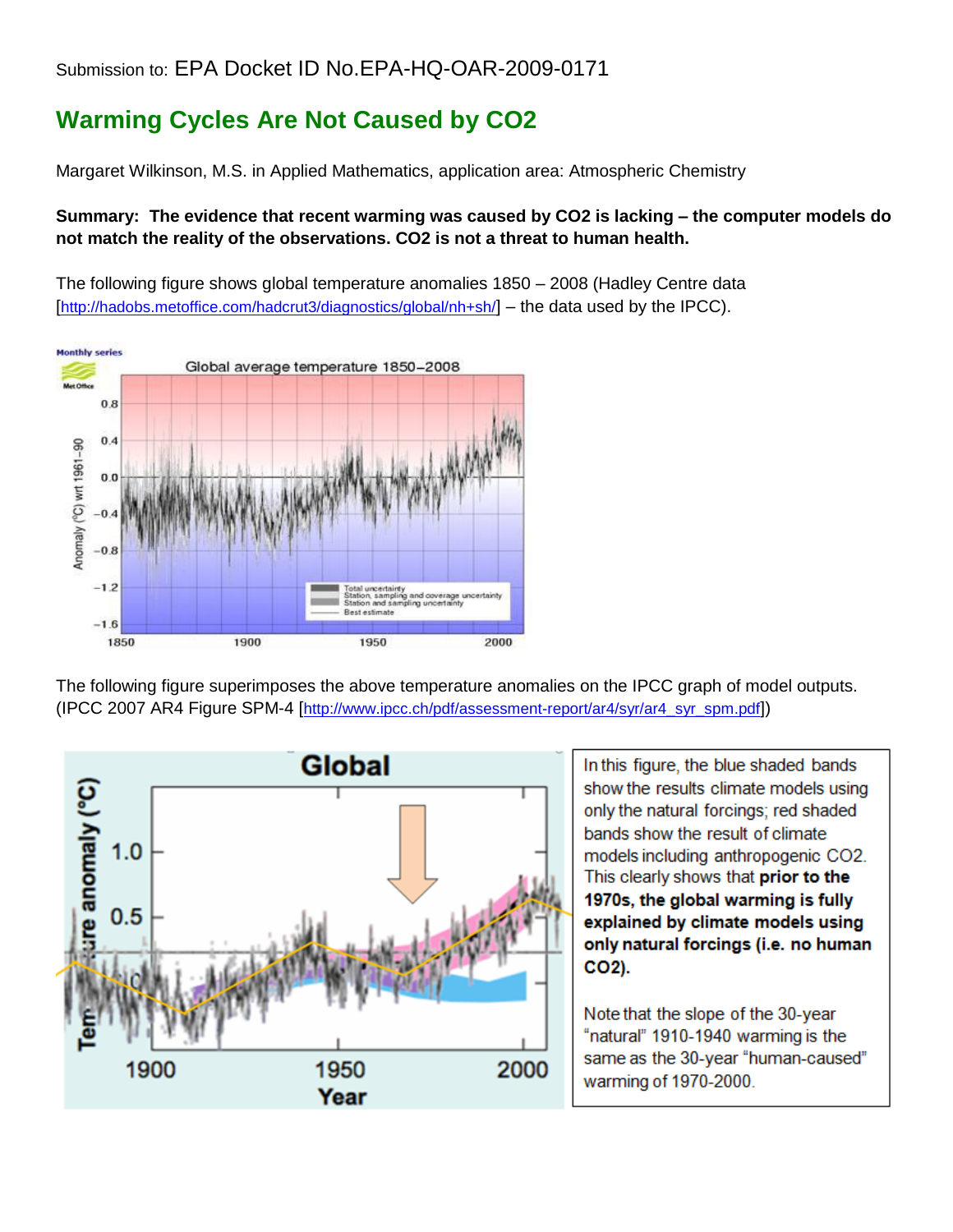The following figures show the global temperature anomalies from the Hadley figure shown previously. Top figure: 1880-1946; middle: 1940-2008; and bottom: 1942-2008 changed to red and overlaid on 1880-1946 (shifted by 0.3 degrees).

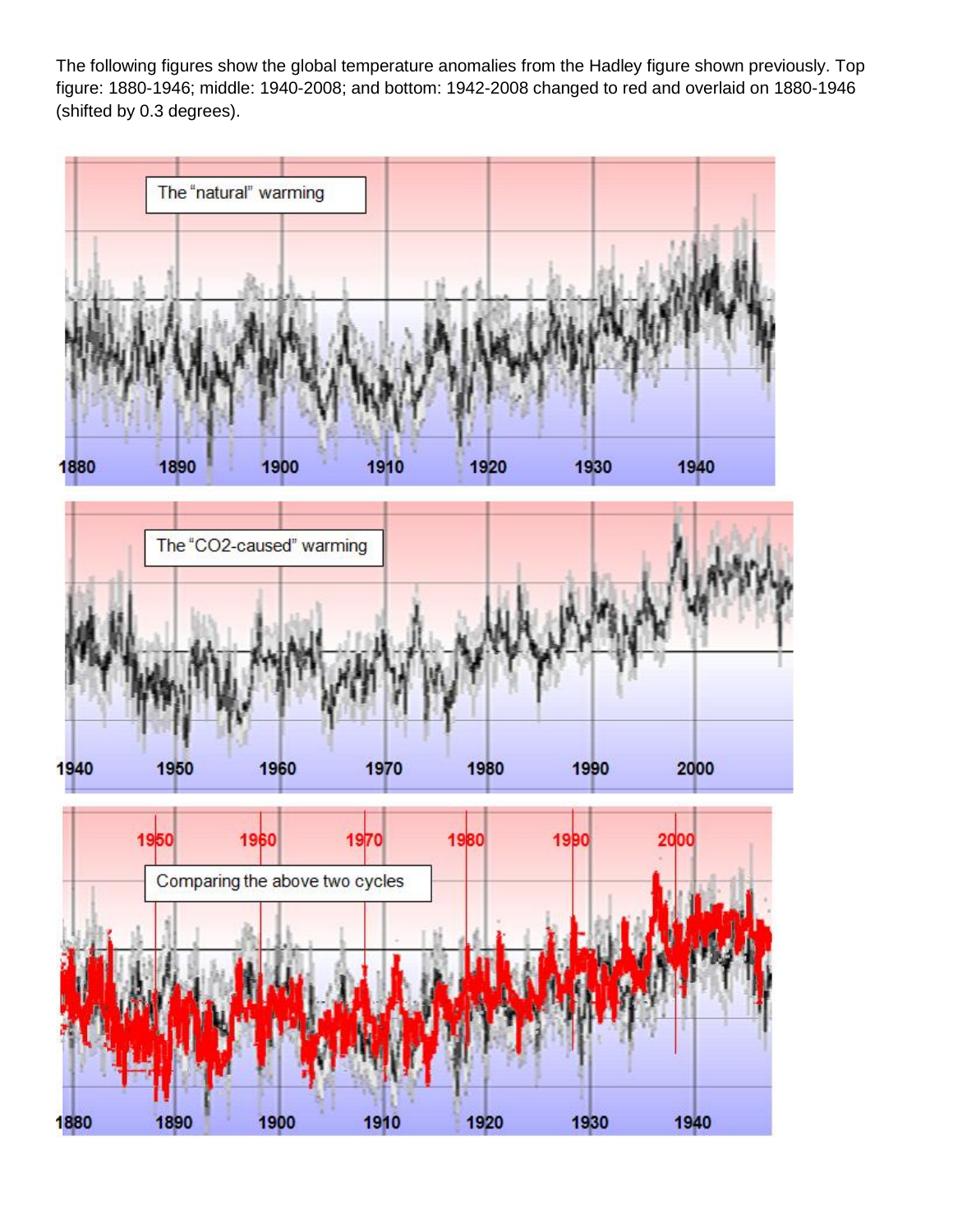As can be seen from the above figures, the two cycles were virtually identical, and yet the IPCC says the models can explain the early 1900s cycle with natural forcings, but anthropogenic CO2 is needed for the later cycle! There appears to be a problem with the models.

There is an overall upwards net trend in the cycles due to the fact that the earth has been warming since the Little Ice Age: "The coldest time was during the 16th and 17th Centuries. By 1850 the climate began to warm." [[http://www.windows.ucar.edu/tour/link=/earth/climate/little\\_ice\\_age.html](http://www.windows.ucar.edu/tour/link=/earth/climate/little_ice_age.html)]

The following figure shows the global average temperature anomalies for the last 30 years. Almost all of the warming occurred in a single year resulting from an El Nino. For the two decades prior to the El Nino, the warming rate was about 0.05 degrees per decade (i.e. 0.5 degrees per century). **Since the El Nino there has been a decade of cooling**.



Atmospheric CO2 has been steadily increasing throughout this same time period – there is no correlation of CO2 with temperature.

News stories say that Africa will be the hardest hit by the effects of CO2. But a United Nations Environment Program (UNEP) report in 2006 ("Climate Change and Variability in the Sahel Region: Impacts and Adaptation Strategies in the Agricultural Sector") states: "The increase in aggregate food production (per capita food production has been declining due to rapid population growth), which has been observed in the Sahel and many other parts of sub-Saharan Africa since the early 1980s, has primarily been driven by the continued expansion of the cultivated areas".[<http://www.unep.org/Themes/Freshwater/Documents/pdf/ClimateChangeSahelCombine.pdf>]

The following figures are from that report showing that over the same period that CO2 has supposedly been a "hazard", agricultural productivity in Africa has been increasing.